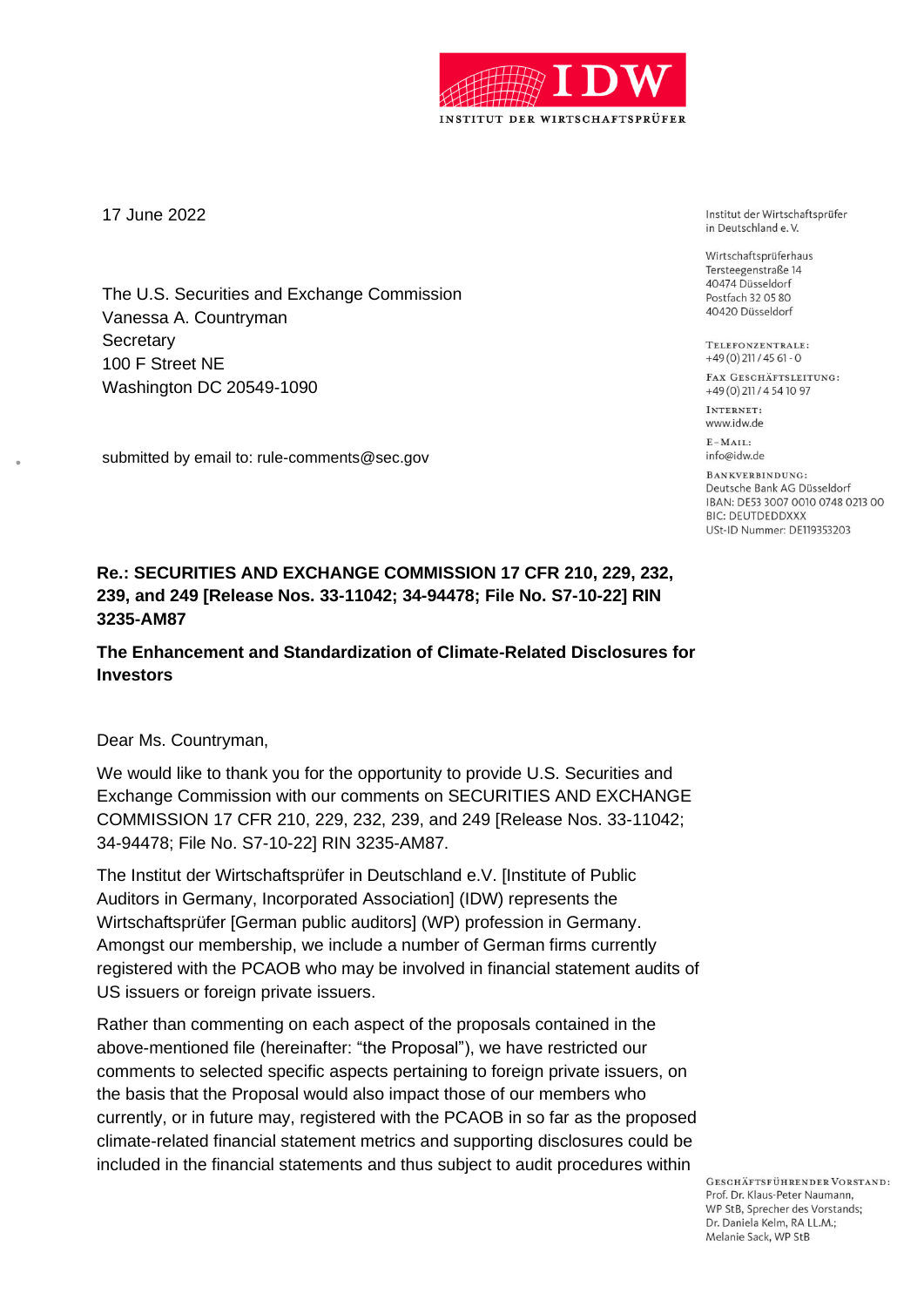

#### **Page 2 of 4** to the Comment Letter to the SEC of 17 June 2022

the scope of audit of the financial statements, including requirements regarding internal control over financial reporting.

The Proposal may also potentially impact our members if, in future, they were to perform or be substantially involved in an attestation engagement for a proposed Scope 1 and Scope 2 GHG Emissions Disclosure of an issuer required to file such an attestation report.

### **General comments**

Our members have expressed their support for the ongoing initiatives to develop a global baseline for reporting entities to ensure a basic level of consistency in sustainability reporting. Furthermore, to the extent that SEC registrants will require information from non-US suppliers or other third parties within their value chains for the purposes of calculating Scope 3 emissions, a global baseline would be beneficial.

To this end, we support the fact that the ISSB has recently established a Jurisdictional Working Group to enhance compatibility between global baseline and jurisdictional initiatives on sustainability disclosures, with representatives of the US Securities and Exchange Commission and the European Commission amongst its membership. We also support the fact that the SEC has chosen to consult on its Proposal and on the impact on foreign private issuers in particular.

## **Responses to selected questions relevant to foreign private issuers:**

**Q. 183** *"Should we adopt an alternative reporting provision that would permit a registrant that is a foreign private issuer and subject to the climate-related disclosure requirements of an alternative reporting regime that has been deemed by the Commission to be substantially similar to the requirements of proposed Subpart 1500 of Regulation S-K and Article 14 of Regulation SX to satisfy its disclosure obligations under those provisions by complying with the reporting requirements of the alternative reporting regime ("alternative reporting provision")? If so, should we require the submission of an application for recognition of an alternative reporting regime as having substantially similar requirements for purposes of alternative reporting regarding climate-related disclosures? ….."*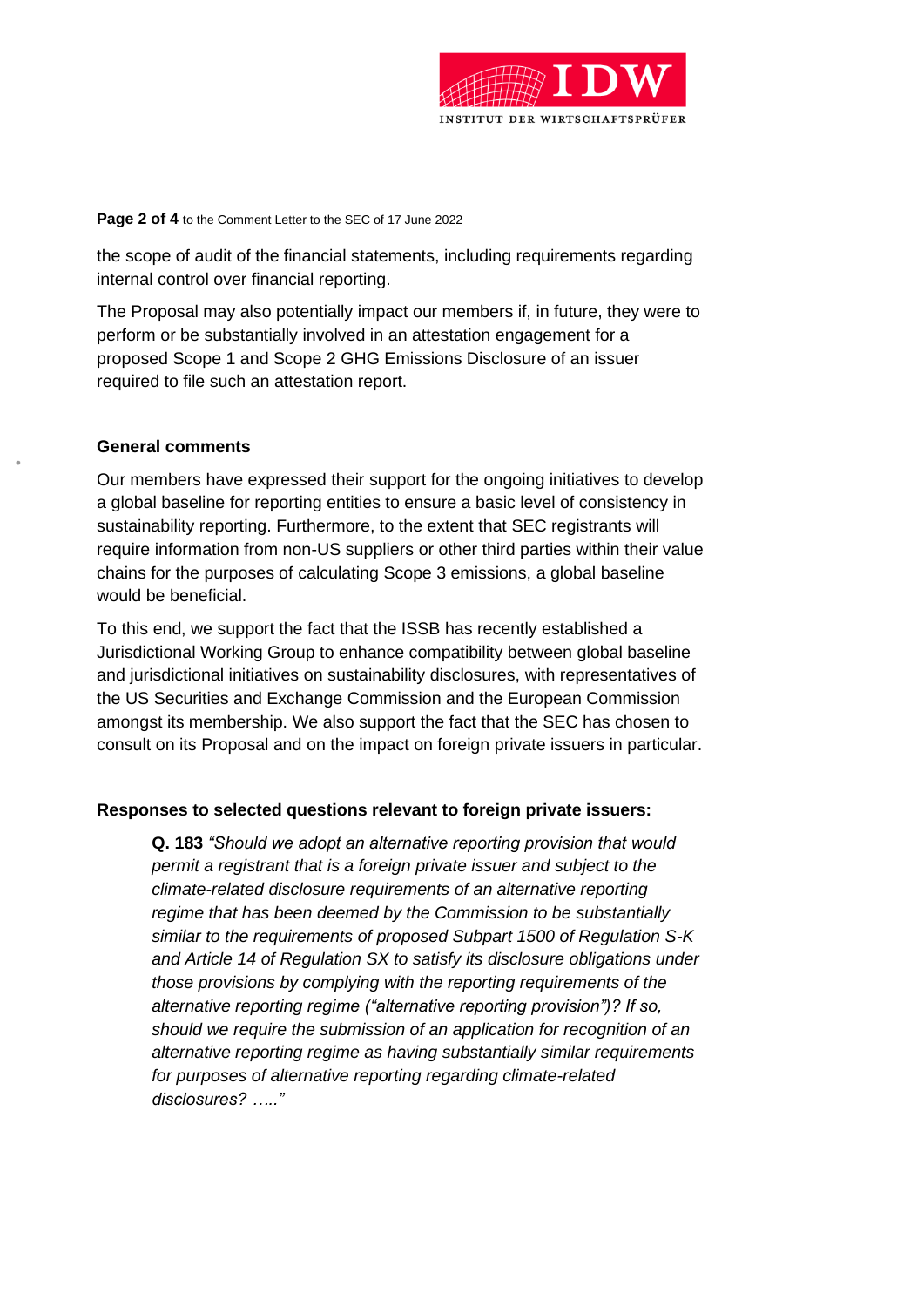

#### **Page 3 of 4** to the Comment Letter to the SEC of 17 June 2022

Yes. We support the principle of allowing foreign private issuers to report in accordance with an alternative reporting provision that has been assessed and considered substantially similar to the final SEC requirements.

**Q 184**. *"…. Are there certain climate-related disclosure requirements that have been adopted or are in the process of being adopted in other jurisdictions that we should consider to be substantially similar to the Commission's rules for purposes of an alternative reporting provision? If so, which requirements should we consider?"*

For foreign private issuers in Germany sustainability reporting under the socalled Corporate Sustainability Reporting Directive, which at the date of this letter is in the process of finalization would be a potential alternative reporting provision for the SEC to consider assessing in this context.

**Q. 185.** *"If we adopt an alternative reporting provision, should it be a mutual recognition system, so that, as a condition of our recognition of a particular jurisdiction as an alternative reporting regime, that jurisdiction must recognize the Commission's climate-related disclosure rules as an alternative reporting system that a registrant dual-listed in the United States and the other jurisdiction may use to fulfill the foreign jurisdiction's climate-related disclosure rules?"*

As explained above, we believe that the achievement of a global baseline for sustainability -related reporting would be valuable in terms of allowing compatibility to drive investment towards sustainable behaviors. In principle it would be appropriate to seek to achieve mutual recognition of reporting provisions between the US and Europe to the extent possible.

**Q. 187**. *"If we adopt an alternative reporting provision, should we require a registrant using that system to:* 

- *State in the filing that it is relying on this alternative reporting provision;*
- *Identify the alternative reporting regime for which the climate-related disclosure was prepared;*
- *Identify the exhibit number of the filing where the alternative disclosure can be found; and •*